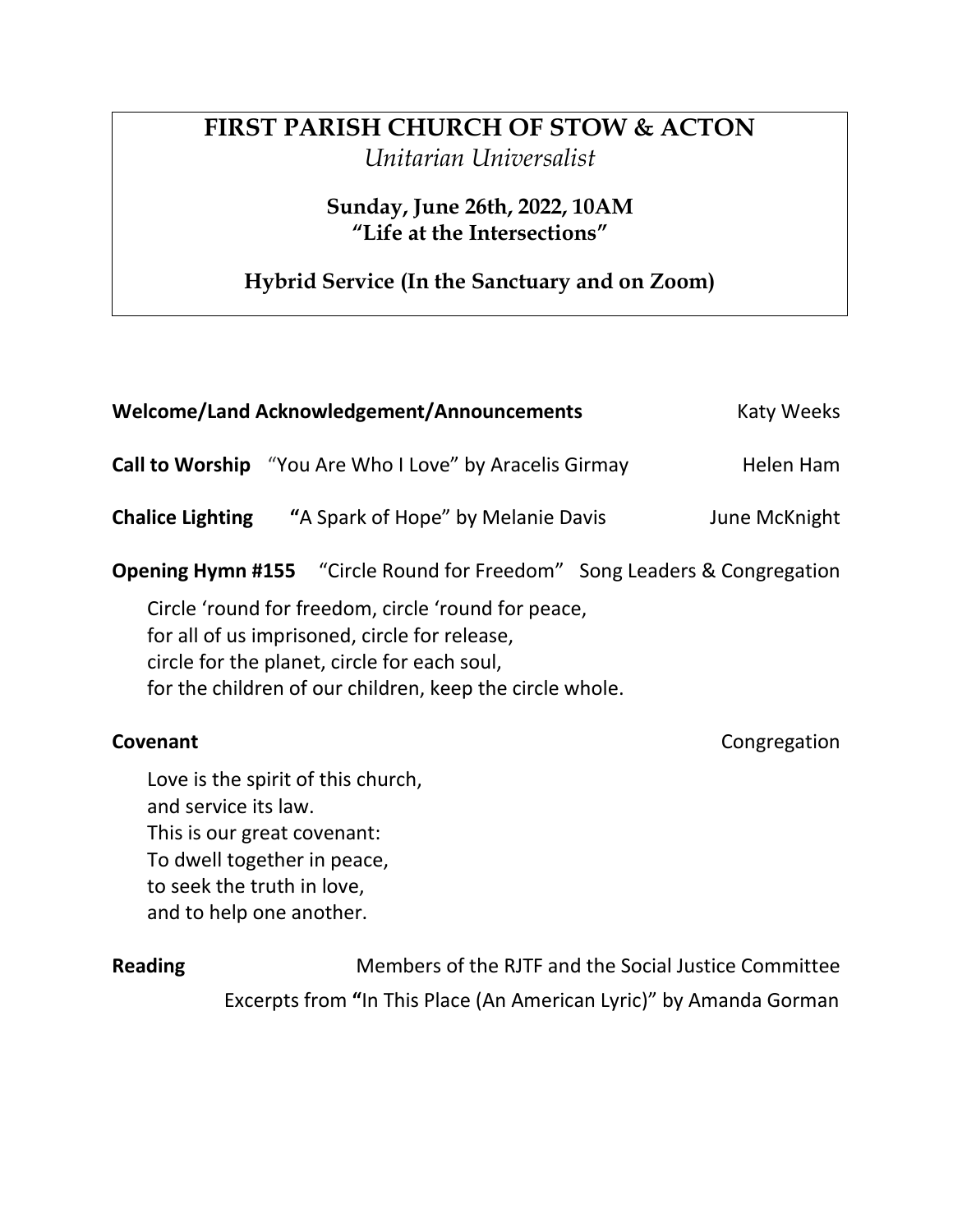# **Responsive Hymn #1053** "How Could Anyone Ever Tell You"

How could anyone ever tell you, you were anything less than beautiful? How could anyone ever tell you you were less than whole? How could anyone fail to notice that your loving is a miracle? How deeply you're connected to my soul.

### **Joys and Sorrows** Lisa Fagerstrom

**Sharing Our Gifts** Katy Weeks **Katy Weeks** 

This summer we share our weekly offering with 3L Place, Cultivate Care Farm, & MARA (Maynard Anti-Racism Alliance). Checks may be made to "First Parish Church" and sent to the Church at: Pledges: attn: Pledge Secretary, PO Box 215, Stow MA 01775 Donations: attn: Treasurer, 353 Great Rd, Stow MA 01775 or donate online at<https://fpc-stow-acton.org/donate> or by text to (978) 310-3309.

**Offertory Hymn #168 "**One More Step" Song Leaders & Congregation

One more step, we will take one more step, 'til there is peace for us and everyone, we'll take one more step.

One more word, we will say one more word, 'til every word is heard by everyone, we'll say one more word.

One more prayer, we will say one more prayer, 'til every prayer is shared by everyone, we'll say one more prayer.

# Song Leaders/Congregation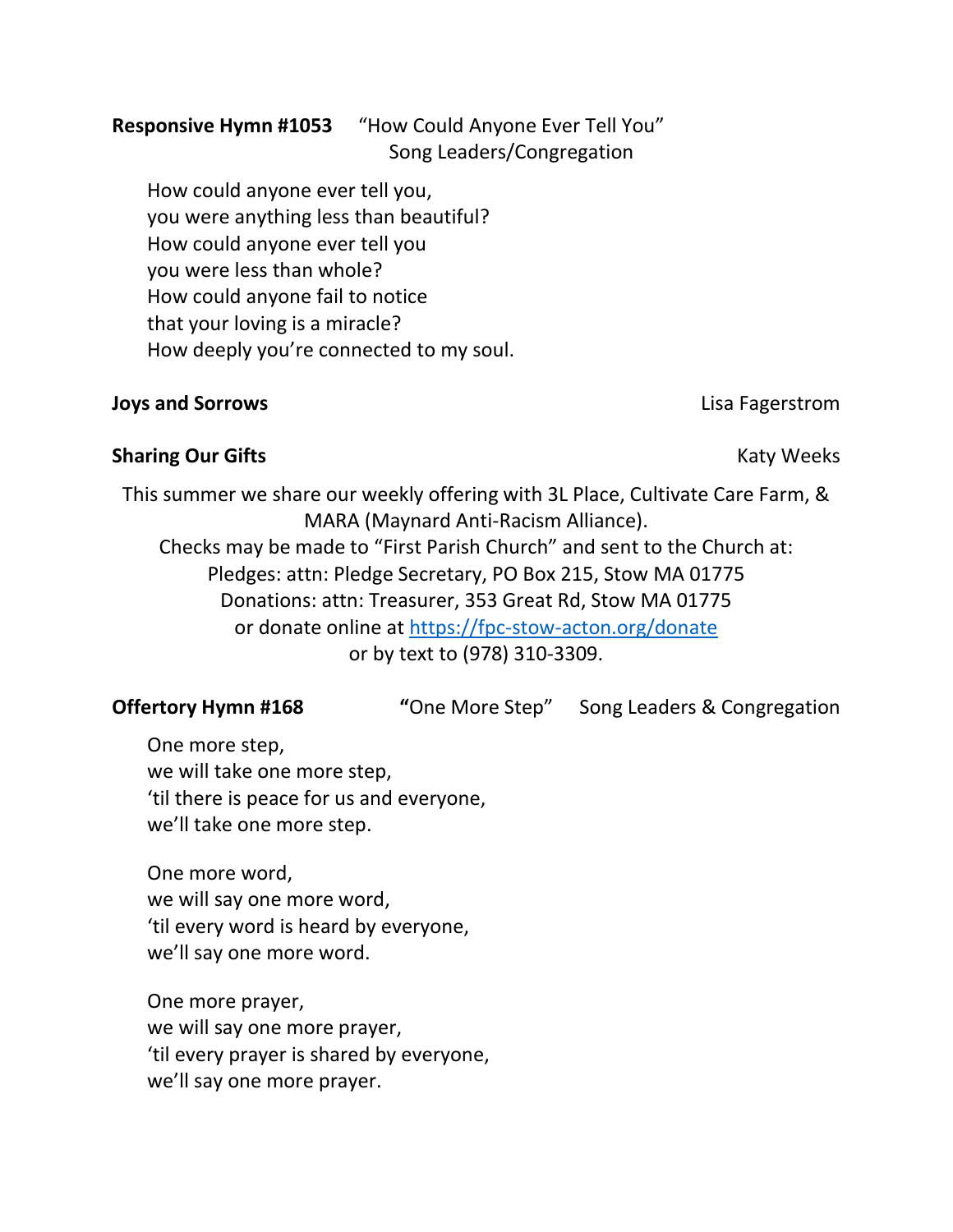One more song, we will sing one more song, 'til every song is sung by everyone, we'll sing one more song.

| Sermon | "Life at the Intersections" | Lisa Fagerstrom |
|--------|-----------------------------|-----------------|
|--------|-----------------------------|-----------------|

**Closing Hymn #1014** "Answering the Call of Love" Song Leaders & Congregation

The promise of the Spirit: faith, hope and love abide. And, so every soul is blessed and made whole; The truth in our hearts is our guide.

### Chorus:

We are answering the call of love, Hands joined together as hearts beat as one. Emboldened by faith we dare to proclaim We are answering the call of love.

Sometimes we build a barrier to keep love tightly bound. Corrupted by fear, unwilling to hear, Denying the beauty we've found.

### Chorus

A bright new day is dawning when love will not divide. Reflections of grace in every embrace, Fulfilling the vision divine.

Chorus